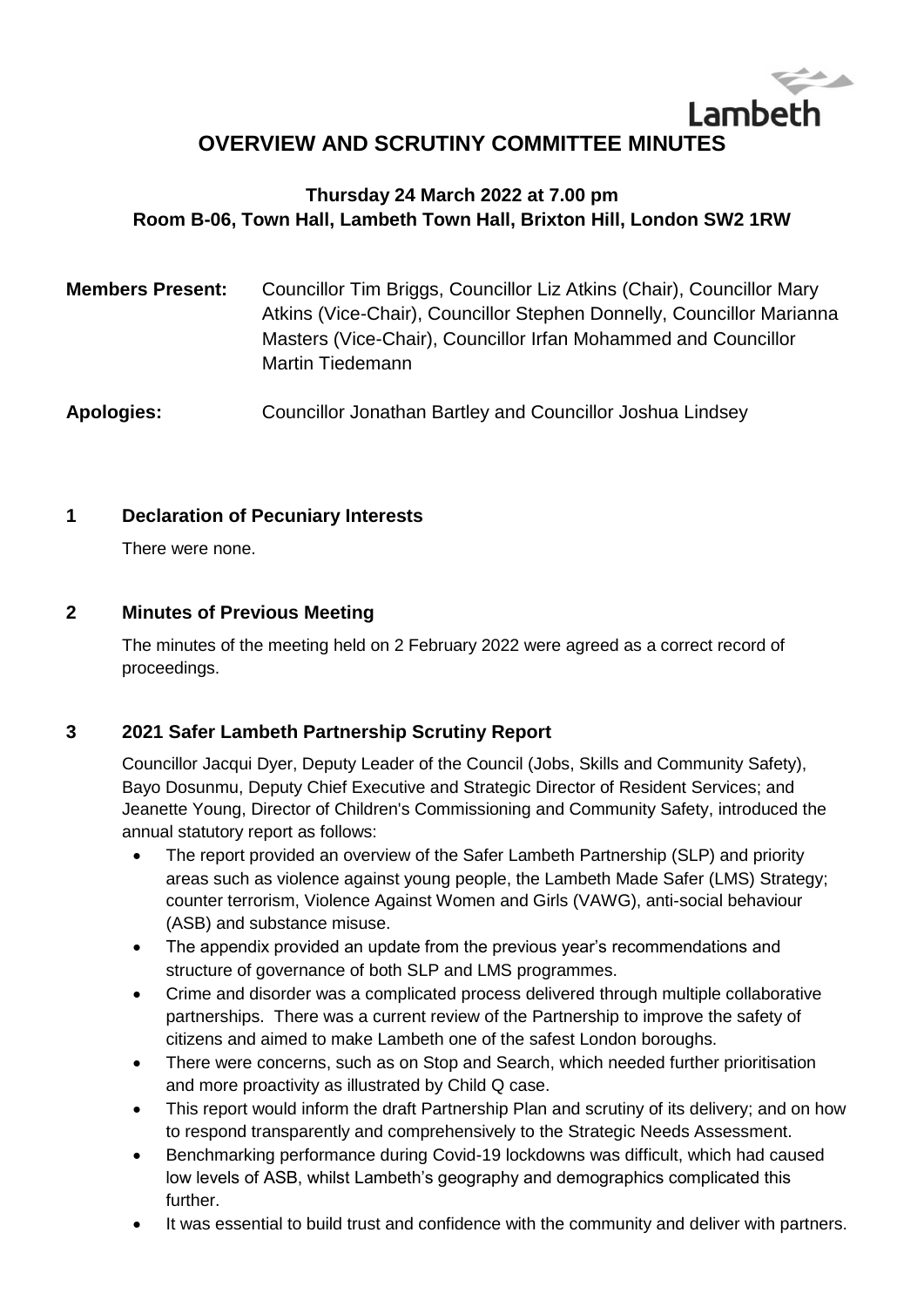The SLP was being refreshed post Covid-19, via the Crime and disorder Plan and Crime Reduction Plan. This included additional capacity in a larger Community Safety team, and improved effectiveness and co-working with external colleagues and partners.

The Committee next heard from Alex James, Lambeth Youth Council (LYC) representative:

- He had met with the Victim Care Unit (VCU) to discuss the Child Q case, noting that it could cause a generation of trauma for those affected by similar events.
- The LYC planned to work with Lambeth's and Southwark's Young Advisors to promote awareness of and campaign on young people's rights during Stop and Search and the role of officers, via leaflets and attendance at school assemblies.

Reahanna Gordon, Lambeth Young Advisor, next provided representation:

- Lambeth Young Advisors worked alongside Metropolitan Police Service (MPS) officers and with the Independent Advisory Group (IAG), who also provided advice to the MPS.
- The school in the Child Q case had emailed that it did not know how to challenge the Police to ensure actions were justifiable and proportionate.
- Police information needed to be more instructive and accessible, and the public needed to be able to understand how they could challenge Police officers.

The Chair read an anonymous resident statement on the impacts of ASB:

- Their local area had been a quiet, friendly community, but ASB from two properties comprising excessive noise at night and drug misuse had taken place over two years. This escalated to excessive littering, discarded drug paraphernalia, intimidation of residents, drug dealing and a physical confrontation between a resident and one of the young men involved.
- Initial Police activity only resulted in the perpetrators moving to another nearby property, but then moved back and continued as before. Further Police activity and arrests initially offered improvement, but one tagged individual continued to deal drugs and other ASB soon resumed.
- The extreme stress made residents consider moving away until Police introduced cameras which appeared to have a positive impact and it was hoped that these would remain.
- It was surprising that a once friendly community could be altered so quickly by only two properties and demonstrated the significant impact of ASB and the time taken for resolution.

The Committee next heard from Marina Ahmad, London Assembly Member for Lambeth and Southwark and Police and Crime Committee Member:

- The Mayor of London was the Police and Crime Commissioner, but appointed a Deputy Mayor for Policing and Crime, Sophie Linden, who was delegated the functions of the Mayor's Office for Policing and Crime (MOPAC). MOPAC led on the MPS's performance and set strategic priorities.
- The Police and Crime Plan had been released on 24 March 2022.
- The MPS comprised over 33,000 officers, 2,000 Police Special Constables, 10,000 police staff, and 1,000 Probation Services Officers.
- The Police and Crime Committee met bi-weekly and scrutinised the MPS's performance, resources, pay and pensions, recruitment and diversity, and the MPS estate.
- The Mayor's priorities included reducing and preventing violence, increasing trust and confidence, improving victim support, and protecting people at risk of exploitation and harm.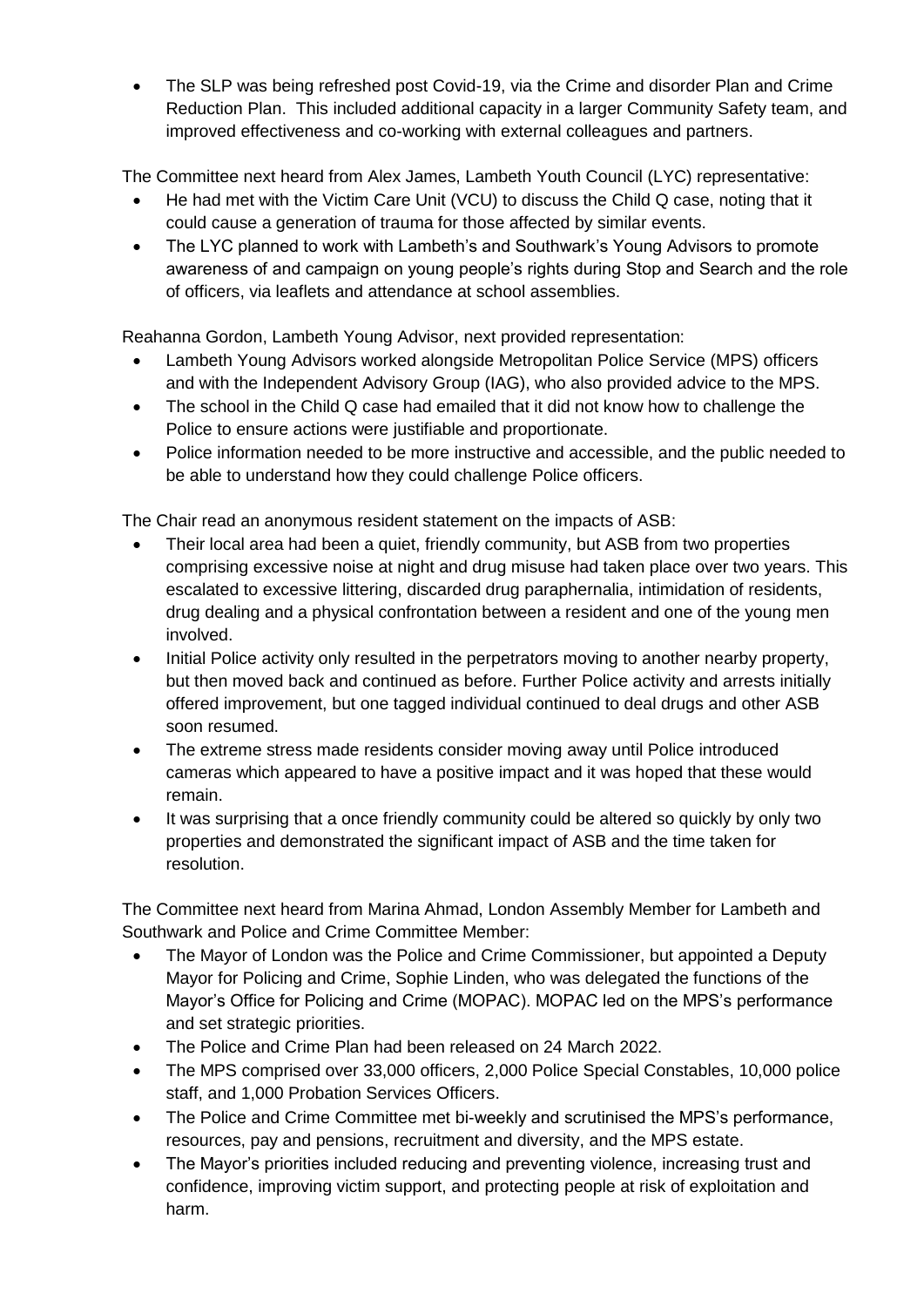- VAWG was a key priority and would always be a threat, noting that over 130 women had been killed by men over the last year in the UK, although awareness of VAWG was increasing.
- The Mayor had labelled VAWG an epidemic and had campaigned for misogyny to be a hate crime.
- A public health approach was needed to tackle VAWG via the education of young males, working with offenders to change behaviours, and ensuring the Police had requisite resourcing and tools.
- The Police and Crime Committee had recently released a VAWG report which could be shared with the Committee. A VAWG Strategy was also expected.
- Stop and Search significantly impacted community-Police relations but was a vital tool to remove weapons and disrupt drug supplies, but how it needed to be proportional and intelligence-based.
- The Action Plan was developed following consultation with other 400 Black, Asian and minority ethnic individuals and groups, and work taken in relation to the disproportionate use of Police Stop and Search powers. The key to building trust was to have a more representative and understanding MPS, and the GLA provided £1.2m over three years to support recruitment and progression of Black officers, and £700,000 for community-led training to improve understanding.
- Claire Waxman, London's Victims' Commissioner, was engaging directly with Black women and survivors to inform the VAWG Strategy, and the Police's Public Attitude Survey would improve representation of London's Black communities.
- The MPS Chief of Staff had noted that the extended exit survey would improve information-gathering on why staff left the MPS to aid recruitment and retention.
- The numbers of Black, Asian and minority ethnic officers leaving was not high, but this was often due to discrimination.

The Committee also heard from Livia Whyte, Head of Special Projects and Legacy at Black Thrive:

- Black Thrive had influenced the LMS to provide an anti-racist lens to the Strategy.
- A review of Stop and Search in collaboration with King's College highlighted it as a form of trauma and disproportionality targeted black people. This research also showed that young people with Stop and Search experience had poorer health outcomes.
- Further work was needed than those currently in operation to improve community-Police trust.
- VAWG disproportionately affected black women, but also impacted on other family members.
- Black Thrive were interested in conducting further research on the impact of violence from the public or the state, such as from disproportionate search in the Child Q case.
- Black Thrive requested more influence on training officers at Hendon and in Stop and Search, and were collaborating with young people to provide feedback, noting that even more should be done.
- Black Thrive was setting up its own research institute and observatory.

Colin Wingrove, Chief Superintendent (Borough Commander); Norman Perry, London Fire Brigade (Borough Commander); the Cabinet Member and officers responded to questions as follows:

 The Police acknowledged the shock, and level of upset over the Child Q case, in addition to the murder of Sarah Everard and the numerous instances of discrimination against Black people.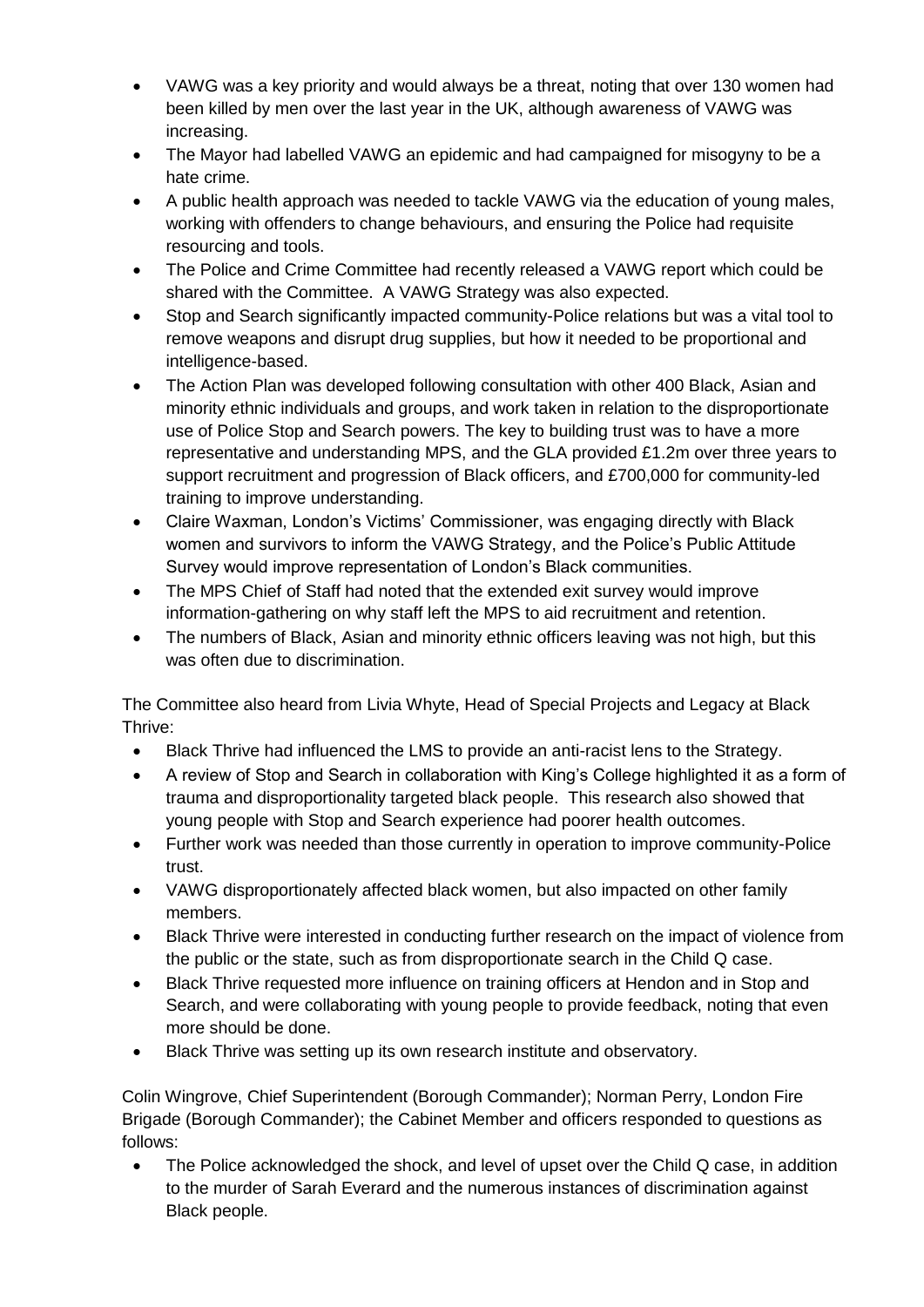- The MPS had much to do to repair and regain confidence.
- The Police were committed to working together with communities and groups such as the Young Advisors; and noted that it was essential to build trust and be proactive in improving approaches.
- The Police continued to listen to feedback and ensure there were different ways in which they were able to do so, including: the relationship with the IAG which remained strong and active critical friends to the Police; through the Community Monitoring Group; and engagement with Black Thrive to embed Stop and Search into the Disrupt and Deter (LMS) workstream; and engagement work in schools.
- Neighbourhood engagement was fundamental to improvement, such as the recent Town Centre Team launch, upcoming growth in dedicated ward officers, the approach of the Schools and Youth Engagement Officers, in addition to working closely with Council partners, community partners and community groups demonstrating the significance of this approach.
- This approach was strategized through the LMS Strategy and the Safer Neighbourhood Ward Panels that were already in place to improve engagement and the Borough Commander had recently met with ward Chairs to help set local priorities and to listen and respond to concerns. Through the LMS Strategy and Lambeth Made Communities, the first tranche of wards also had Community Forums to also improve engagement and ensure communities were safe.
- The MPS was a learning organisation that listened to and developed community initiatives to restore trust, such as Project Vigilant which focused on and targeted perpetrators of serious sexual offences. The Walk and Talk Scheme listened to local women and would be expanded to other groups, to help understand local issues, build bridges and feedback into local plans and responses.
- The MPS response to the Daniel Morgan HMIC report was led by Deputy Assistant Commissioner Barbara Gray, which had delivered a number of actions and recommendations.
- The MPS had previously begun to address standards and culture, including delivery of some HMIC actions such as a new Chief Inspector post responsible for professionalism. This position would improve professional standards, deliver training and professionalism plans, and monitor progress.
- The Borough Commander and senior leaders recently briefed all officers on expected standards.
- SIGMA had recently been launched to enable MPS staff to anonymously report issues, such as sexism, in addition to existing channels of reporting and processes such as for misconduct.
- The MPS was encouraging and empowering staff to report behaviour outside its values, in addition to providing toolkits and training for frontline supervisors to ensure alertness and responses.
- The MPS acknowledged concerns and questions raised, but it should be recognised that the vast majority of officers were good, hard-working public servants, but all officers needed to meet these standards and level of expectation.
- Lambeth was committed to reducing knife crime and was undertaking weapon sweeps, noting that inspections did not take place at schools, but a public approach was key.
- Whilst the Police led on ASB, a collaborative approach with the Council, partners, and the wider community, and elevating a community-led approach, was required. Within the Council's Public Protection and Regulatory Services was a drive to transfer community wardens into community liaison officers to better support communities and co-ordinate responses.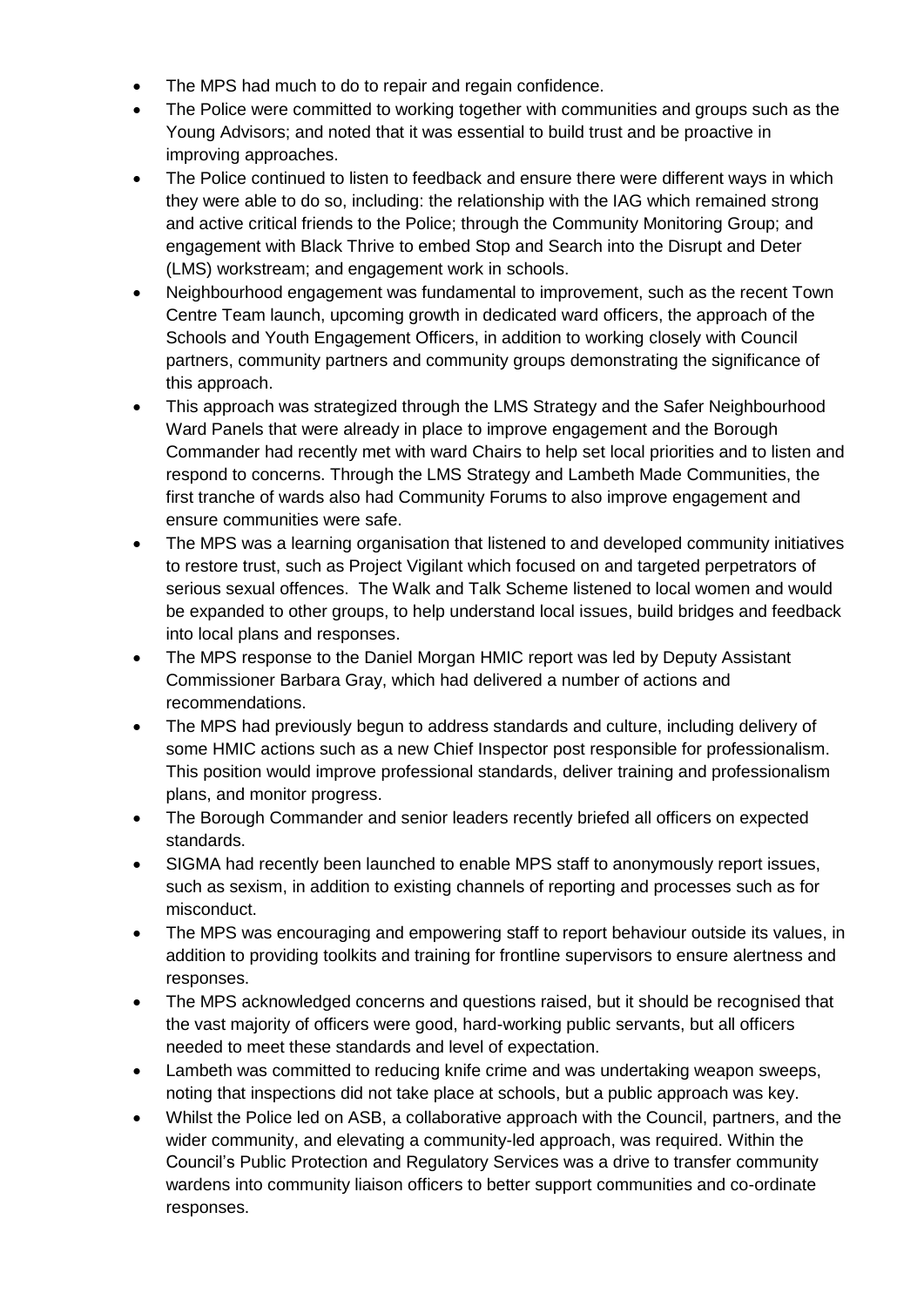- Prevention was central to the Council's strategic aims across its' and partners' functions, such as with Housing Associations, schools, and health colleagues; to identify issues before prosecution and so that enforcement was not the first option.
- Lambeth's Community Monitoring Group was run by Black Thrive and reviewed Police body cameras, engagement and had witnessed impressive incident diffusion, but also offered advice and guidance.
- Young advisors were actively involved with the local MPS on Stop and Search improvements.
- One of the MPS's core responsibilities was crime detection, reduction, and prevention.
- National crime detection rates had fallen in recent years, but the Police were reviewing investigations, working with the Crown Prosecution Service (CPS), and implementing new techniques such as DNA and CCTV to maximise opportunities to solve and prevent crime.
- The MPS had engaged with Operation Bluestone to improve the quality of responses to rape offences and had charged more rape offences than across London in the last few months, with resourcing also increasing.
- The Borough Commander invited Members to discuss the Walk and Talk Scheme and other engagement outside the meeting to implement further improvement.
- Weapons Sweeps were jointly undertaken and progressing well, but communications, such as leaflet drops, could be undertaken to ensure outcomes from such activities.
- Stop and Search was undergoing numerous improvements, such as via the Lambeth Young Advisors led session to engage with young people, or through the Marcus Lipton Centre and in schools. These were important to restore trust and provide more information to the public, but further work was needed.
- The roles of the Community Monitoring Group and independent advisors also added to scrutiny and ensured powers were used fairly, professionally and led by intelligence.
- Stop and Search volumes had decreased, but outcomes had increased. Intelligence-led, outcome-focused approaches needed to continue, whilst ensuring powers were used fairly.
- Further research, as from Kings' College and Black Thrive was essential to inform the MPS's approach and was welcomed, and the MPS welcomed this to further improve services.
- Members of the public and community leaders now spoke to new recruits at Hendon to give lived or community experiences and were reflected in officer learning.
- Co-working with partners and other agencies was needed as the range of powers available to the Police were limited and the Partnership Tasking Group regularly reviewed this information and how it was captured. An example would be TRAs or housing associations playing a pivotal role in ASB.
- The Railton Road incident did not involve batteries and was a Police matter.
- Fires resulting from batteries or white goods such as fridges were investigated by the Fire Investigation team and reported back to the manufacturers and to Government to address issues; and could result in manufacturers facing product recall.
- The Fire Brigade had worked with Transport for London (TfL) on electric scooters which were now banned on the Underground.
- It was noted that batteries bought from a reputable stores and manufacturers should be safe, but those bought over the internet or market stools were often the cause of incidents.
- The following battery fires had been recorded in Lambeth: for e-Bikes one in 2019 and four in 2020; for e-Scooters two in 2021; e-Cigarettes one in 2017 and one in 2020; and lithium-ion batteries one in 2018.
- The Fire Investigation team liaised with Environmental Standards Agency and reports were publicised via London Councils.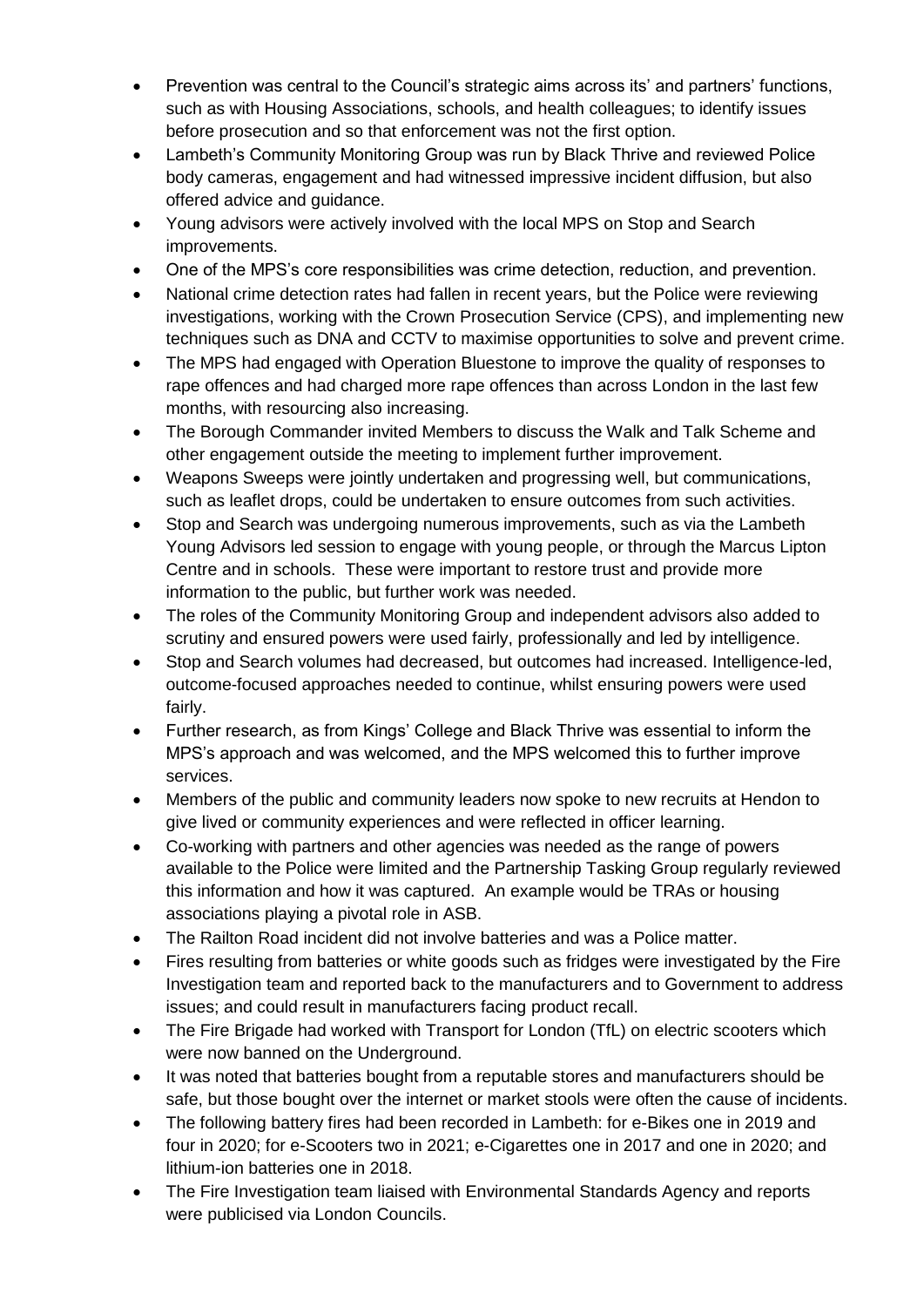In discussion, Members requested that the next statutory Crime and Disorder meeting receive:

- the Partnership Plan and metrics on the tangible outcomes of the Plan;
- statistics on intimate body searches broken down by age, ethnicity, and gender undertaken in Lambeth including specific details of any such searches undertaken in Lambeth schools and colleges;
- assurance of the MPS re-prioritising reducing crime; and,
- crime statistics, monitoring and how targets were being met.

#### **RESOLVED:**

- 1. The Metropolitan Police needed to improve identifying officers who abuse their position; and its vetting, recruitment, and training to ensure that officers adhere to the highest standards of the service and merit trust; and to provide details of how new recruits are assessed in Lambeth and their retention rates.
- 2. To improve black and ethnic minority communities' representation on community monitoring structures, neighbourhood forums, panels and in the Police itself; and to provide details of current and target Black, Asian and minority ethnic representation.
- 3. To provide more detailed and effective oversight on the principles and grounds for stop and search; and improve and increase community-led training for police officers.
- 4. To establish a model of best practice and structure by which ASB is prioritised and investigated in a multi-agency approach, including taking appropriate action to help design out crime, such as installing more cameras and involving more partners to improve safety. This should include improving preventative measures such as identifying where other services' involvement would improve resolution and more careful consideration of mental health issues presenting as ASB.
- 5. To ensure the MPS was more representative of communities it serves and identify reasons why officers left the service; and for the Partnership to provide the Committee with metrics and targets for Black, Asian and minority ethnic officer recruitment, retention, and progression to senior leadership.
- 6. To ensure schools and other organisations know how to challenge the Police, with stronger relations and wider involvement with community groups such as the Youth IAG and Safer Neighbourhood Board. Additionally, to ensure that this information, such as presented to the Stop and Search Monitoring Group, was published on the Lambeth website.
- 7. To ensure the MPS worked actively and more positively with a diverse range of organisations, such as the Council, Transport for London, and local businesses; to guarantee Lambeth as a safe place to live and work. This should include increasing visible neighbourhood policing with more police officers patrolling the streets in high crime areas and town centres in Lambeth.
- 8. The implementation of the Disrupt and Deter Strategy should include a senior representative to ensure better communications with local communities and explain the reason for operations, their outcome, and future plans; to provide reassurance and mitigate trauma; and to increase engagement with ward councillors.

## **4 Health Inequalities**

During discussion of this item the guillotine fell at 9.00 pm.

**RESOLVED:** That the meeting continue for a further period of up to 30 minutes.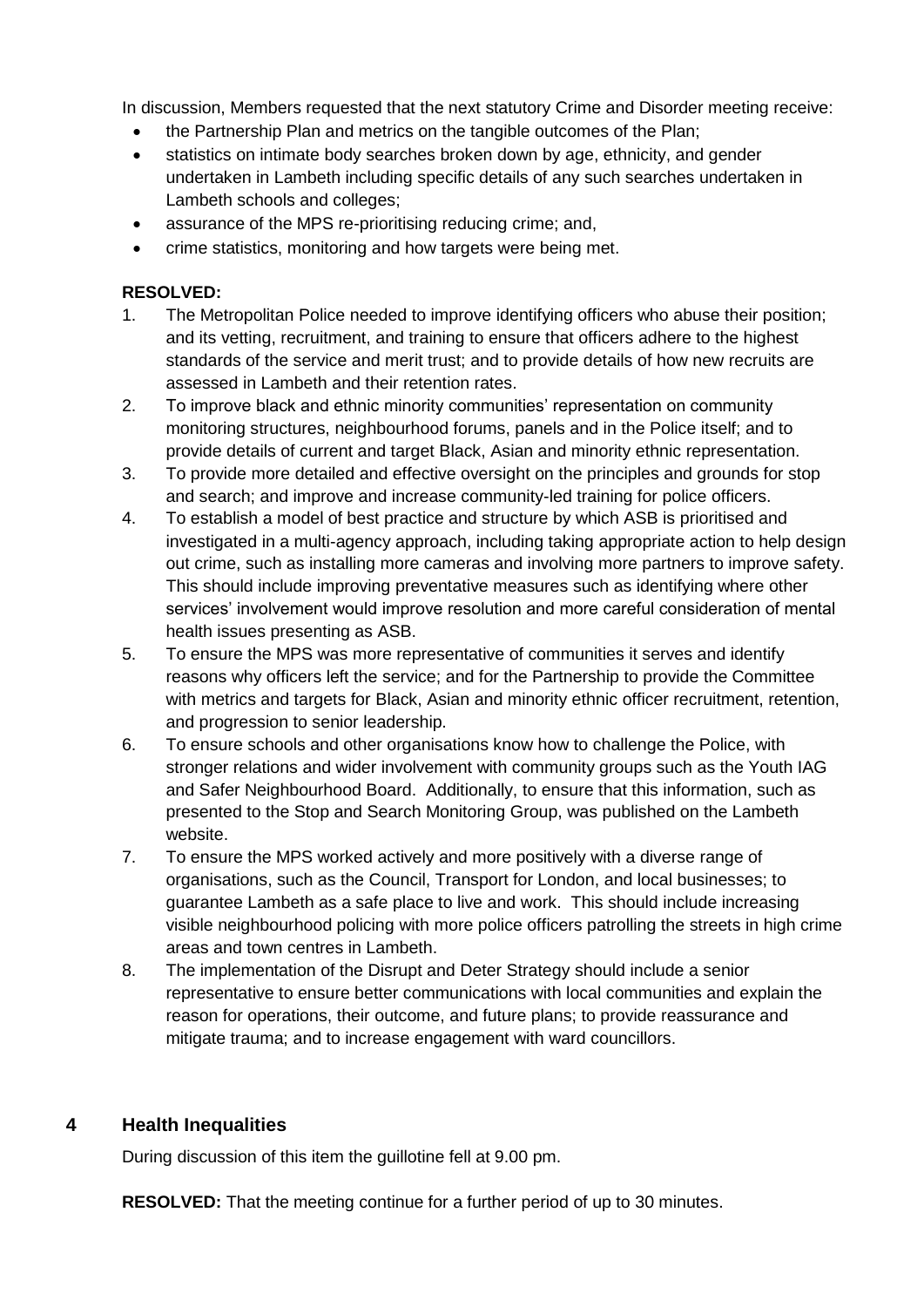Councillor Jim Dickson, Cabinet Member for Health and Social Care (job-share), Chair of the Health and Wellbeing Board (HWB), and co-Chair of Lambeth Together Partnership (LTP); Andrew Eyres, Strategic Director for Integrated Health and Care; Ruth Hutt, Director of Public Health; and Bimpe Oki, Public Health Consultant, introduced the item and stated:

- Health inequalities ran through all activities, such as the Delivery Alliance for Neighbourhoods and Young People and mental health; and had been a specific focus over the past decade.
- Varied health outcomes for parts of Lambeth's communities was indefensible.
- Covid-19 had further exacerbated and highlighted embedded inequalities.
- The recently established Lambeth Together Equality Diversity and Inclusion (EDI) group supported and enabled work across all health and care programmes.
- This report set out the growing understanding of inequalities, particularly for those conditions that most impacted residents such as maternity, hypotension, diabetes, and mental health. In turn, this information was being used to shape the Joint Strategic Needs Assessment and the Health and Wellbeing Board (HWB) Strategy and healthcare priorities.
- Further improvement was needed, but the Government had acknowledged Lambeth's progress with the new Office for Improvement and Disparities opening in Lambeth, work with Black Thrive, taking the lead on Black Londoner's health, and on drugs and alcohol.

The Committee next heard from Bell Ribeiro-Addy MP as follows:

- Ethnic minority communities were on average poorer and reported worse local support and treatment from GPs; which compounded stress and consequently their health and wellbeing.
- Black people statistically presented with symptoms of persons 20 years older and were four times more likely to be detained under the Mental Health Act. Black males were 70 times more likely to have serious mental health issues, 60 times more likely to be a mental health facility in-patient, and 40 times more likely to access services via the Police or criminal justice route, than white people.
- The Health Secretary only recently announced plans to remove the discriminatory question on sexual activity for sub-Saharan African blood donations, needed for those with sickle cell.
- Ethnic minorities had higher instances of hypotension, stroke, diabetes, and prostate cancer mortality, which were not genetically based, but resulted from institutional racism.
- Issues in Black maternal health were also prevalent, with mortality during pregnancy and childbirth being four times higher; and increased rates of 121% for stillbirth and 50% for neonatal death. A key problem was that many Black women were not listened to during pregnancy.
- A disproportionately higher number of Black, Asian and minority ethnic males died from Covid-19, which had been highlighted from their likely occupations in key worker roles.
- These issues were longstanding and exacerbated by an unwillingness to acknowledge institutional racism in the healthcare system, and culturally sensitive services and data collection were needed.

The Committee then heard from Livia Whyte, Head of Special Projects and Legacy at Black Thrive:

- Thanks were given to Lambeth Together for the collaborative work undertaken to date.
- Covid-19 had brought health inequalities to the forefront and it was reiterated that black people were disproportionally impacted.
- Improved access, particularly early intervention; and Black-led and culturally appropriate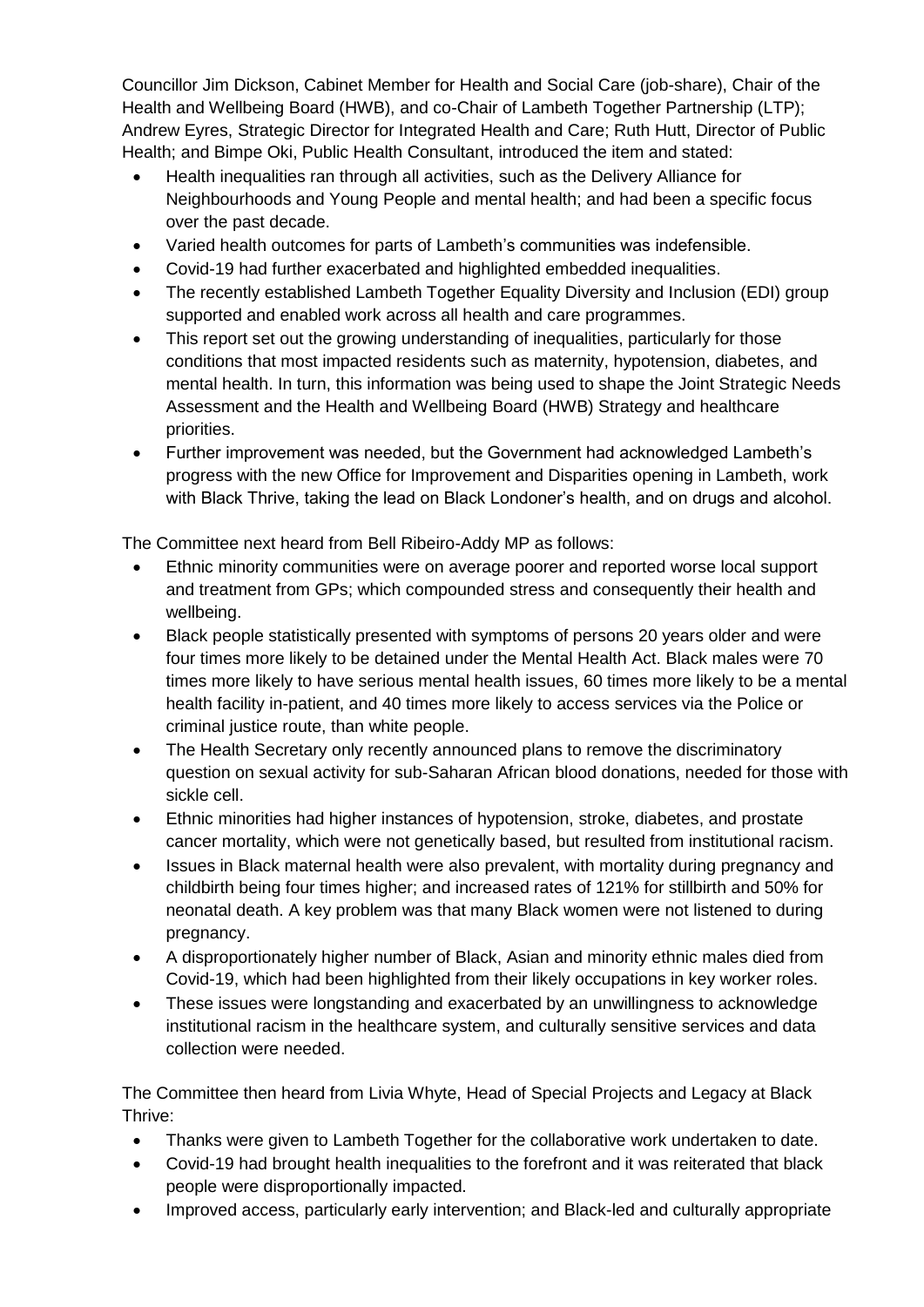services, were needed to help address the social determinants of health.

- Black Thrive had a programme to support local communities but was on hold due to funding.
- A third of data was missing or inaccurate and this needed resolution to drive improvements.
- The continued disproportionality of poor health outcomes was disturbing and greater coworking across institutions was also needed to address inequalities and improve outcomes.

The Cabinet Member and officers responded to questions as follows:

- The rights of ex-Latin communities in the healthcare system was a crucial issue.
- The 23 March 2022 Lambeth Together Strategic Board (LTSB) had discussed migrant and refugee health. Guys and St Thomas' Trust (GSTT) had a good health inclusion offer via for new arrivals.
- Lambeth shared resources and worked pan-London on settled communities' health and care; and had led in translation services during Covid-19, which were also shared between boroughs.
- Lambeth's community sector networks, and organisations such as Thriving Stockwell and the Portuguese Health and Wellbeing Partnership, linked directly with communities to offer joined-up healthcare. This enabled appropriate communications and responses, improved trust, and detailed what services were available whilst being sensitive to issues such as immigration status.
- Covid-19 work had improved working with communities, building relationships with community leaders, having communities help organise drop-in sessions and engaging via video or WhatsApp.
- Lambeth supported grassroots work by funding community organisations for them to shape offers to meet the needs and challenges of their respective communities, such as emergency food aid or handholding with wider care and support services.
- Lambeth engaged a range of different organisations, including the five key Thriving communities linked to primary care networks (PCNs), to better understand needs and deliver healthcare.
- Dr Di Aitken, GP, Co-Chair of Lambeth Together Strategic Partnership, and Co-Chair the Lambeth Together EDI Group, addressed the Committee as follows:
	- o The EDI group was formed in response to the pandemic and had begun by reviewing data guided by Public Health England (PHE) recommendations and evidence, and inspired by Black Thrive, to develop a health inequalities dashboard and shared measurement system.
	- o An assurance report was provided at Board meetings that each of the Delivery Alliances measured selected health inequalities, and these were monitored by the EDI Group.
	- $\circ$  NHSE was monitoring core-20 plus five to get NHS organisations to focus on the lowest 20% in the lowest quintile of indexes of deprivation and five-focused clinical areas. Lambeth had also chosen an additional two of diabetes and chronic pain.
	- o NHSE had included this monitoring into national planning guidance so that all hospital trusts reported performance by indexes of deprivation and ethnicity. Lambeth was committed to reporting similarly and this would also help inform service redesign.
- Rachel Kesse-Addu, GSTT consultant haematologist and sickle cell specialist, next addressed the Committee:
	- $\circ$  She and two colleagues looked after 900 adults with sickle cell disease, which largely affected black populations.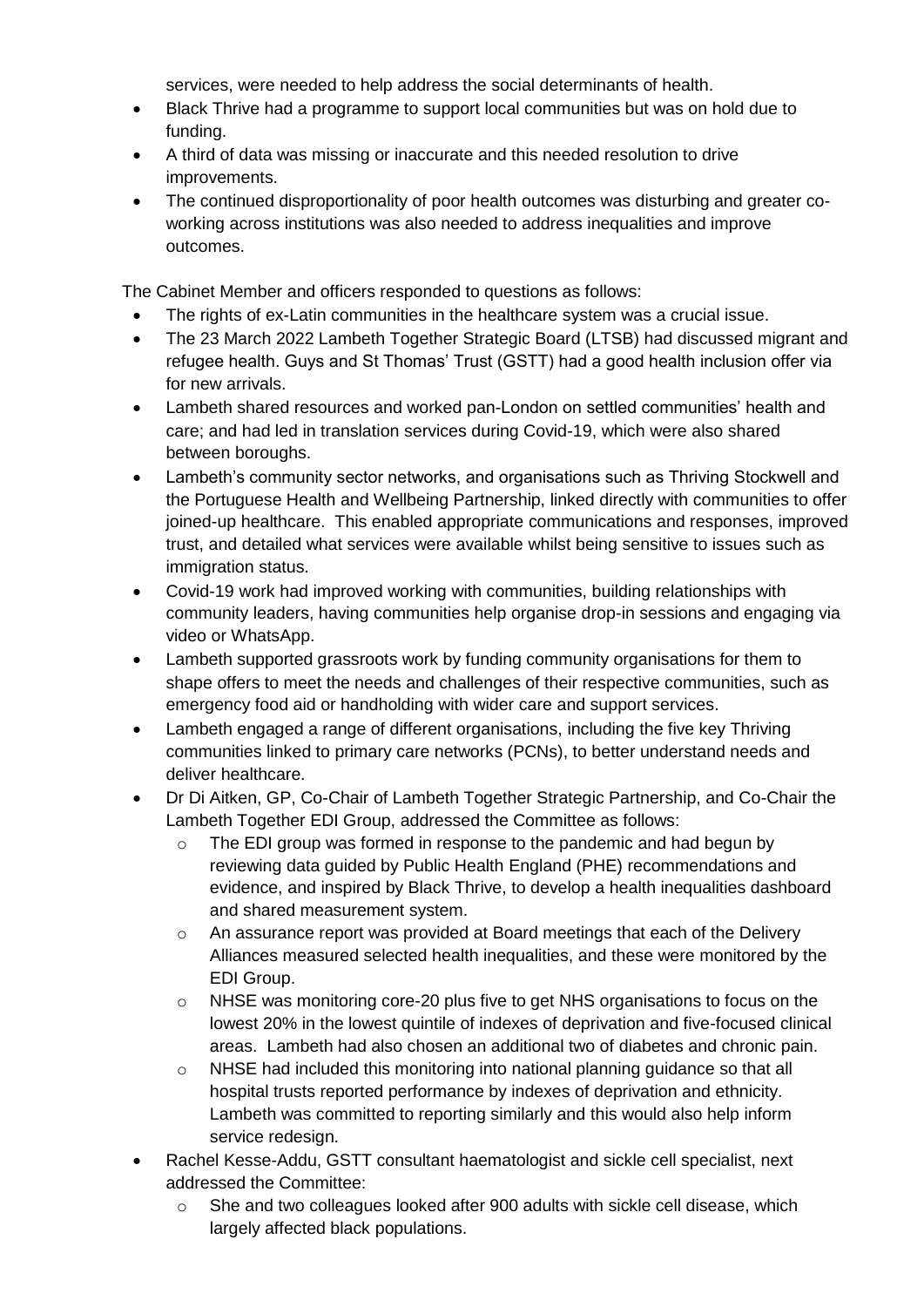- $\circ$  Health inequalities disproportionally affected people of colour and ethnic minority groups.
- $\circ$  Sickle cell was unique and Covid-19 highlighted more issues faced by patients who were considered as clinically extremely vulnerable.
- $\circ$  There was Covid-19 vaccination hesitancy among Black people, but the Unit's work had seen a 60% vaccination rate which was better than the wider community but was not high enough to protect patients.
- $\circ$  GSTT had one of England's best-resourced sickle cell units, with better consultantpatient ratios and one of the largest psychology services input, but was not near to desired levels.
- o NHSE had redistributed resources to form 10 specialised centres across England with one in both GSTT and King's College Hospital, to offer comprehensive care to patients across Lambeth Lewisham, Camberwell, Southwark and the wider region.
- o There were significant sickle cell challenges, as set out in the All-Party Parliamentary Group (APPG) report, which helped focus NHS Trusts' on specific achievable aims and it was hoped to improve care for patients.
- It was too early to analyse the Chancellor's Spring Statement, but the connection between poverty and ill health was correct, and the expected drop in living standards and increasing poverty would drive worse outcomes and needed further review.
- Other London boroughs were adopting Lambeth's stakeholder co-production model which enabled the Council to trial measures with the community before delivery and learn from its citizens; and was sharing this learning across the capital.
- Lambeth was committed to delivering one big public health event per year but aimed to do more.
- Resident feedback noted appreciation to informally engage with the Council on health matters.
- The Beacon Project offering weekly health-checks in in Angel Town or Kennington, with Beacon Hubs extended to south Lambeth so more community members could engage, which helped build trust and confidence, and supported citizens to use healthcare services.
- The healthcare bus would be utilised for other groups as part of ongoing grassroot projects.
- Other avenues of support were ongoing, such as faith-based delivery and communityshaped projects, such as twice-weekly church and mosque outreach work.
- Evidence was clear that poverty drove poor health outcomes; and it was important to recognise that mitigating poverty would improve health outcomes and bring a fairer society
- The December 2019 Poverty Summit had considered how underlying issues of poor healthcare could be addressed and inequality formed an ongoing theme of Public Health reports.
- Measures to improve poverty included promoting the uptake of the London Living Wage among health care providers and the wider community, supporting people into employment, and increasing educational opportunities. Direct actions included measures such as the distribution of food though the pandemic to tackle food poverty, or the Household Support Fund.
- There would be a range of implications from the recent Treasury Spring Statement, but the Council was committed to working with partners to deliver mitigations to poverty.
- Children's Services and Councillor Davie were leading on children and family poverty alongside health colleagues.
- Health outcomes and associated determinants remained a core theme across the Council's and partners' work.